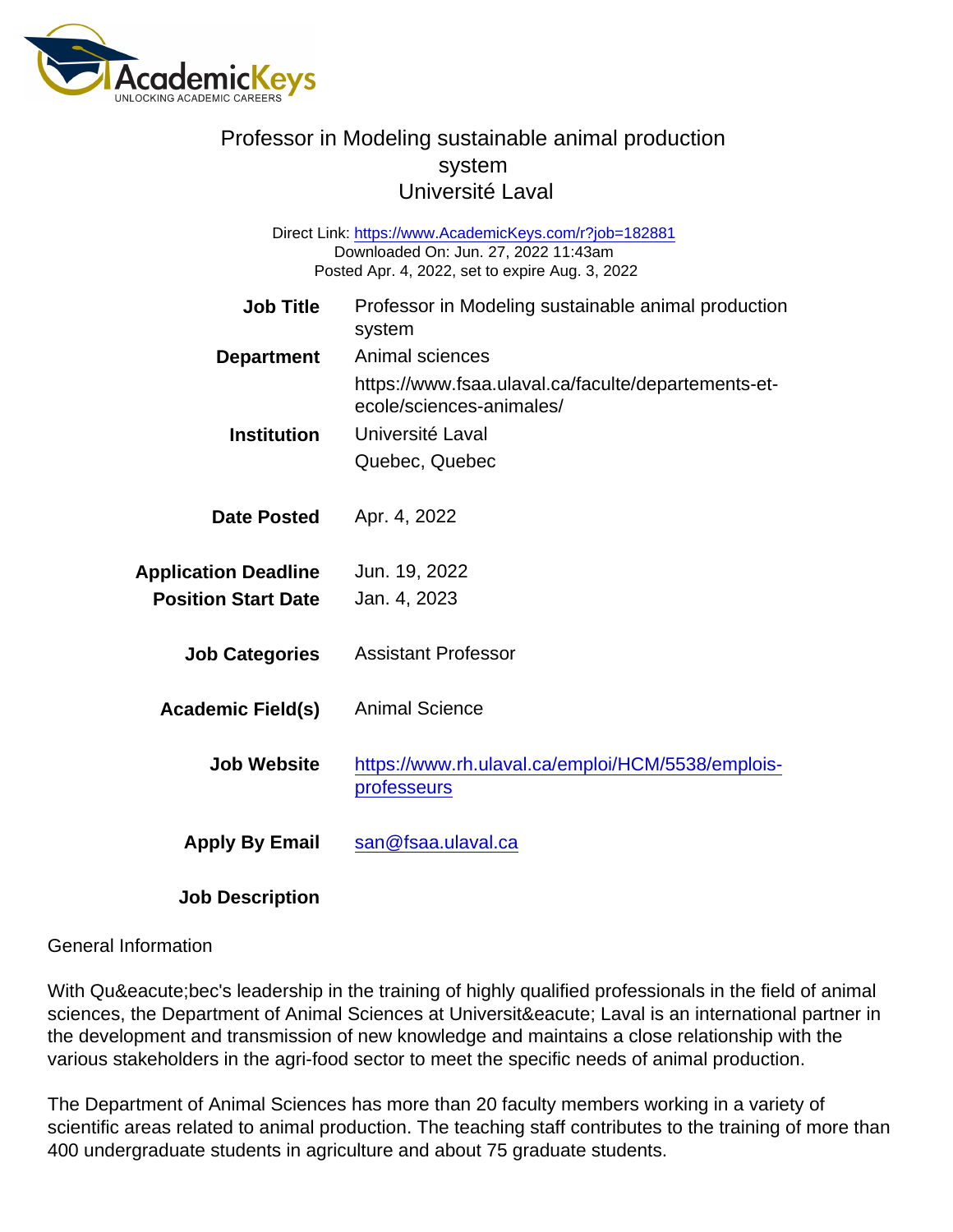Direct Link: <https://www.AcademicKeys.com/r?job=182881> Downloaded On: Jun. 27, 2022 11:43am Posted Apr. 4, 2022, set to expire Aug. 3, 2022

Job Description

\* Teach and supervise students at the undergraduate and graduate levels;

\* Teach in French at the undergraduate and graduate levels;

\* Develop a research program in modeling sustainable animal production systems;

\* Assume equitable participation in the educational and administrative activities of the Department and the Faculty;

\* Participate in external activities to represent and contribute to the influence of the Faculty and the University.

### Selection Criteria

\* Must hold a Ph.D. or be on the verge of obtaining it (defended thesis project) in Animal Science, with expertise in modeling sustainable animal production systems;

\* Must hold knowledge or experience to teach courses at the undergraduate and graduate levels in modeling sustainable animal production systems;

\* Must demonstrate excellent aptitudes for communication, as well as a genuine interest in teaching;

\* Must demonstrate a strong interest in research with grant support or peer-reviewed publications in the field;

\* Ability to teach in French\* or to agree to do so after an integration period of one year;

\* Interest in multidisciplinary team working.

\*Courses at Université Laval are taught in French. The position is open to Anglophone and Allophone candidates, however, with the understanding that a functional command of French must be achieved by the end of an integration period of one year.

#### **Conditions**

This is a tenure-track position. Faculty status (academic rank) and salary shall be established based upon the following considerations:

\* Status (rank) based on experience.

\* Salary according to the collective agreement in force.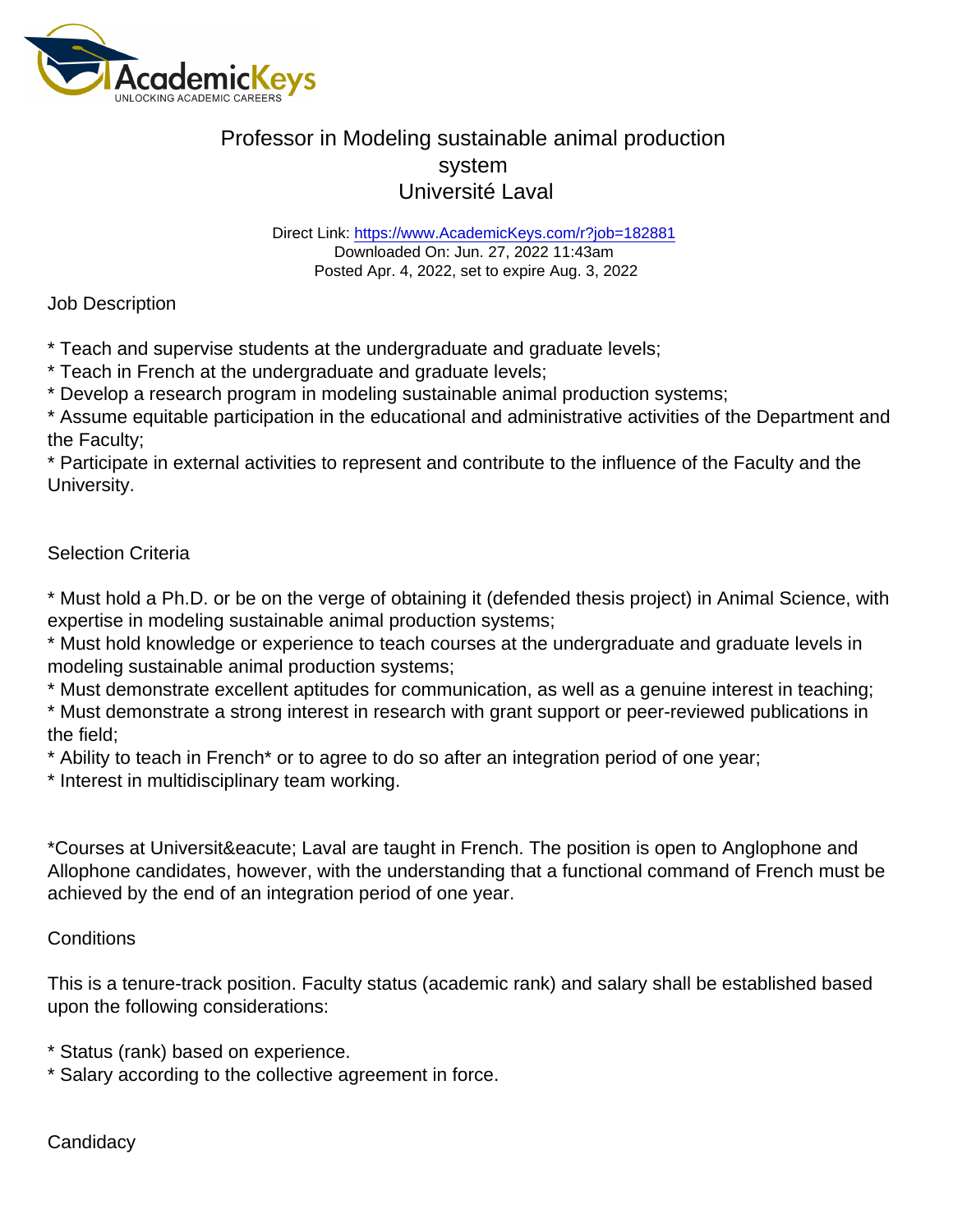Direct Link: <https://www.AcademicKeys.com/r?job=182881> Downloaded On: Jun. 27, 2022 11:43am Posted Apr. 4, 2022, set to expire Aug. 3, 2022

Applications must be received no later than June 19th, 2022. The university reserves the right to receive applications beyond this date until the position has been fulfilled.

Position starting date: Januray 4th, 2023.

Interested candidates are asked to submit their application in the form of a single file including a motivation letter, qualifications in relation to the position and a detailed curriculum vitae. Three reference letters should be sent directly by the signatories. The complete application file and references must be sent to the following address:

Franç ois Richard, Department Head

[url=mailto:san@fsaa.ulaval.ca]san@fsaa.ulaval.ca

Universit&eacute: Laval

Dé partement des sciences animales

Pavillon Paul-Comtois, room 4131A

2425, rue de l'Agriculture

Québec (Québec) G1V 0A6

Additional information on the Animal Sciences Department is provided on the following website: [url=https://www.fsaa.ulaval.ca/faculte/departements-et-ecole/sciencesanimales/]https://www.fsaa.ulaval.ca/faculte/departements-et-ecole/sciences-animales/

### EEO/AA Policy

Université Laval is a privileged living environment in the heart of Québec City. It is a large and comprehensive university recognized for its culture of excellence in teaching and research. Valuing diversity, Université Laval encourages all qualified individuals to apply, particularly women, visible and ethnic minorities, aboriginal persons, and persons with disabilities. Priority will be given to Canadians and Canadian permanent residents.